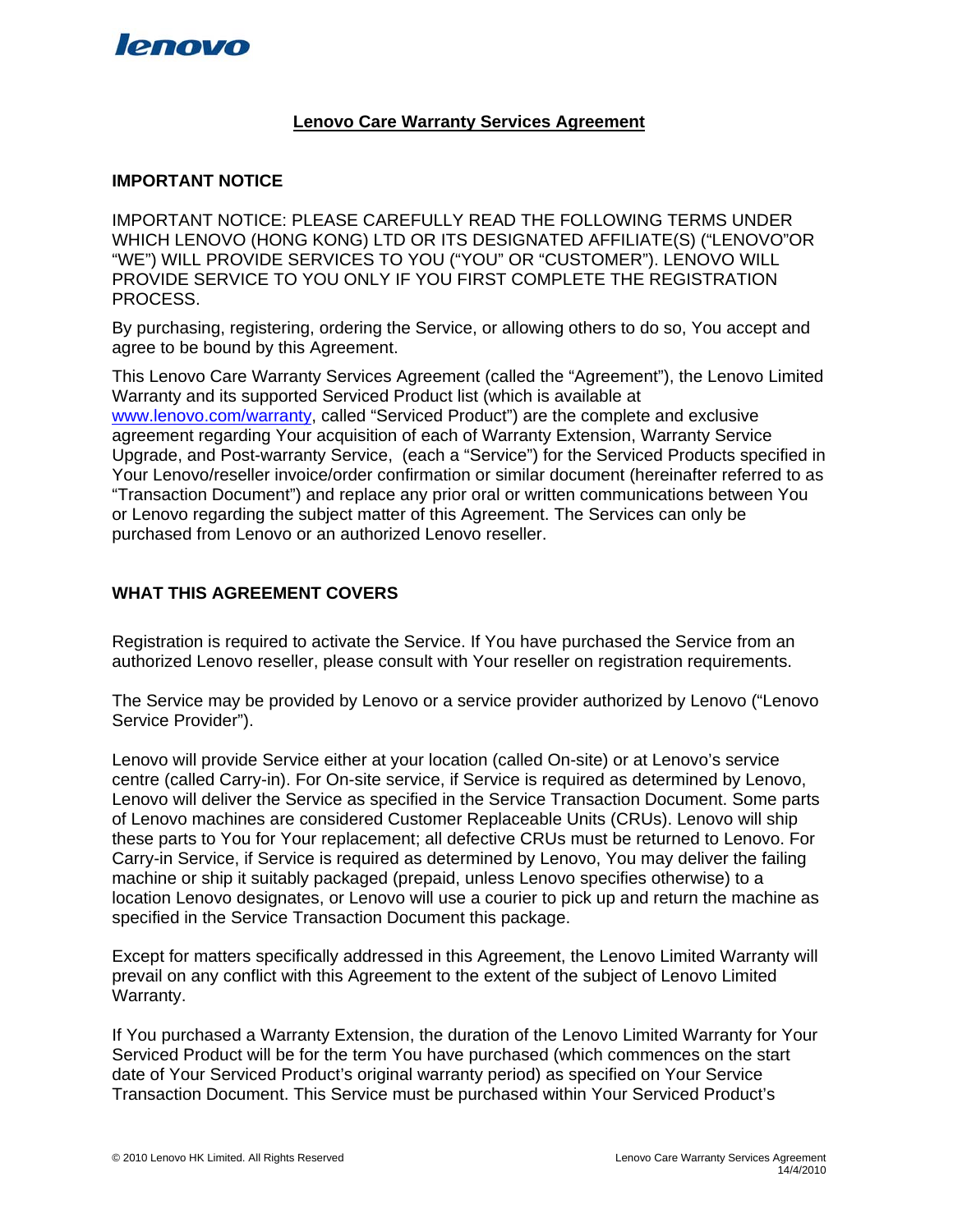

original warranty period. Parts intended to be consumed are not covered by Warranty Extension. Batteries are specifically excluded from Warranty Extension. Warranty coverage for Your battery will expire at the end of the original term of Your Lenovo Limited Warranty.

If You purchased a Post-Warranty Maintenance Service, the Lenovo Limited Warranty will apply for the term You have purchased as specified on Your Service Transaction Document. This Service can only be purchased after Your Serviced Product's original warranty period has expired and Your Serviced Product is subject to Lenovo's inspection before Lenovo agrees to provide this Service to You. The term of this Service may not be extended or renewed at the discretion of LENOVO.

If You purchased a Warranty Upgrade Service, Your Service will be for the term You have purchased as specified on Your Service Transaction Document, which commences on the date of Your purchase of this Service and ends on the date Your Limited Warranty expires, unless otherwise agreed by Lenovo. This Service can only be purchased within Your Serviced Product's warranty period, either original or extended. During this period, Your Lenovo Limited Warranty will be upgraded to one of the service levels listed below based on the Service You have purchased.

#### **Service Levels for Warranty Upgrade Service**

The following Service levels will apply with respect to Serviced Product warranty (as per Lenovo Limited Warranty), depending on the Warranty Upgrade Service You have purchased:

#### . *Depot Service*

If We determine Your Serviced Product problem is covered by the Product Warranty and cannot be resolved over the telephone, We will have You disconnect the failing Serviced Product for collection arranged by Your Service Provider. A shipping container will be provided to You for You to return Your Serviced Product to a designated service center. A courier will pick up Your Serviced Product and deliver it to the designated service center. Following its repair or exchange, the service center will arrange the return delivery of the Serviced Product to Your location. You are responsible for its installation and verification.

#### *Next Business Day On-site Service*

If We determine Your Serviced Product problem is covered by the Product Warranty and cannot be resolved over the telephone, a technician will be dispatched to arrive on-site the next business day. Service is available 5 days/week (Monday – Friday) during Lenovo's business hours, excluding public holidays.

#### **Lenovo and Third Party Software Support**

We will provide telephone support for installation and basic usage problems for in-the-box applications. If we determine the performance of Your Serviced Product is being impacted by a third party in-the-box application, We will contact the third party vendor and create a problem incident on Your behalf, providing such problem documentation and information as we deem necessary, and transfer Your call to the third party vendor. **We do not assume any liability or responsibility for third party applications.** To be eligible for Third Party Software Support, You must have the appropriate active licenses, support agreements and entitlement with the relevant third party vendor.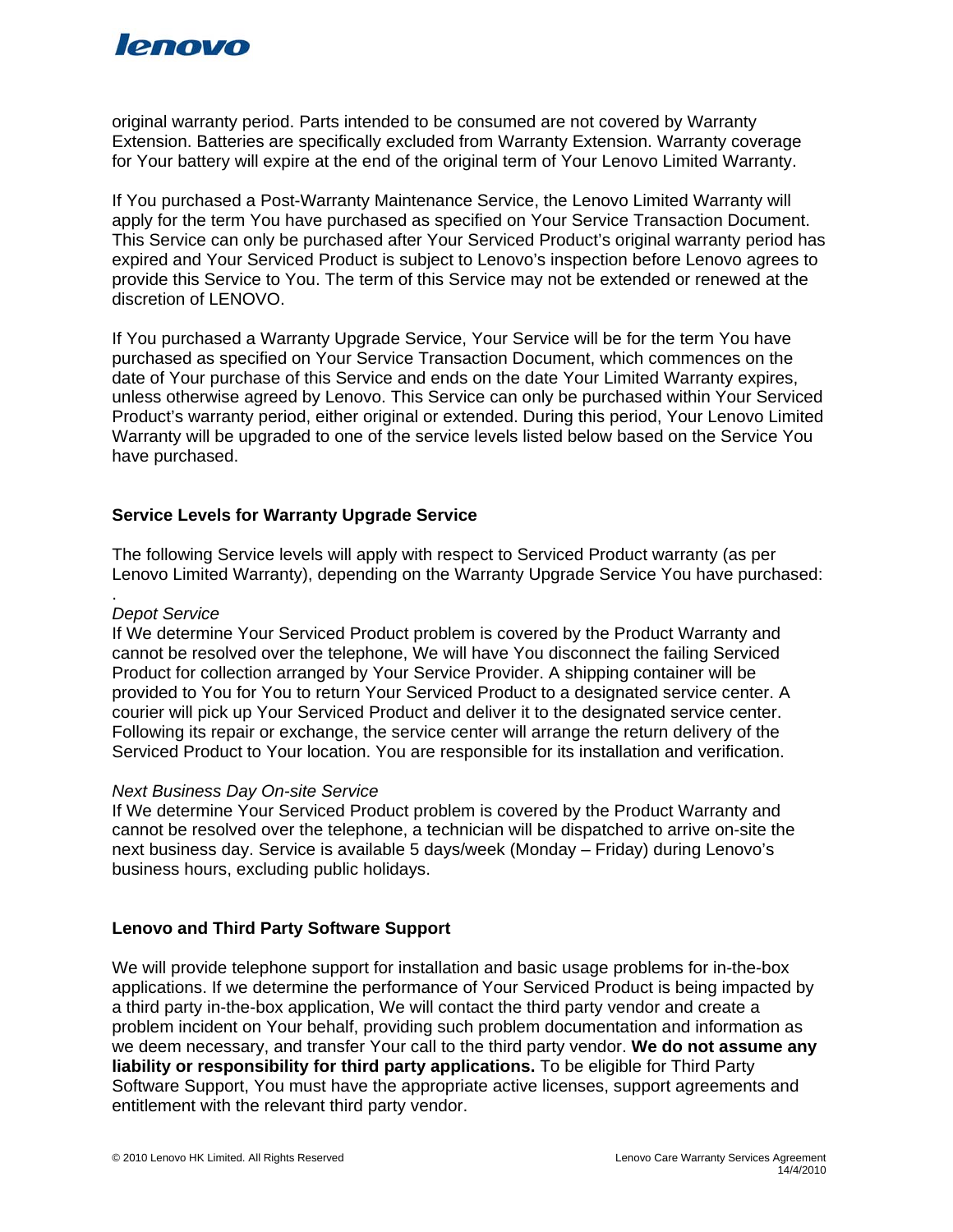

For Lenovo software Support, this Service is subject to the agreement under which You are licensed to use the Lenovo software.

# **TITLES AND LICENSE**

When a type of Service involves the replacement of a hardware or part, the item Lenovo provides to You becomes Your property and the one replaced becomes Lenovo's property. You represent that all removed items are genuine and unaltered. The item provided by Lenovo may not be new, but will be in good working order and at least functionally equivalent to the item replaced. The replacement assumes the warranty status (if any) of the item replaced, unless otherwise stated in this Agreement. Before Lenovo exchanges a product or part, You agree to remove all features, parts, options, alternations, and attachments not under Lenovo's Services.

You agree and undertake that You have the obtained due, appropriate and sufficient authorization from any third party for Lenovo to perform the Services. You will defend, hold harmless and indemnify Lenovo, Lenovo's affiliates, Lenovo's contractors and Lenovo's employees from any and all claims, allegation, prohibition, litigation or liabilities arising out of any actual or alleged infringement of such third party rights, including but not limited to intellectual property rights, and will pay any and all damages, fines, attorney fees, settlement payments and other costs arising hereof.

# **WHAT THIS AGREEMENT DOES NOT COVER**

This Agreement and the Services do not cover the following:

- a uninterrupted or error-free operation of a Serviced Product;
- b loss of, or damage to, your data;
- c failure caused by misuse, accident, modification, unsuitable physical or operating environment or improper maintenance;
- d failure caused by act of God, lightning, fire, flood, war, natural disasters, power surges, act of violence or any similar occurrence;
- e failure caused by any third-party product or services, including those that Lenovo may provide or integrate into the Serviced Product upon Your request or consent;
- f failure caused by a non-authorized service provider by Lenovo;
- g failure or damage due to willful act, deliberate act, recklessness, malicious act or vandalism of non-Lenovo party;
- h any accessories, peripherals, attachments or associated products or parts which are separable from the Serviced Product, whether or not provided by Lenovo, unless otherwise specified by Lenovo;
- i any third parties monitor / LCD display even if labeled "Serviced by Lenovo"
- j any software, programs or applications, whether provided with the Serviced Product or installed subsequently:
- k any repair or renewal of diskettes, printing ribbons, typefaces or other consumable supplies;
- l cosmetic damage of Serviced Products;
- m virus detecting, removing or disaster recovery;
- n any technical or other support, such as assistance with "how-to" questions and those regarding product set-up and installation (except to the extent specifically stated in this Agreement); and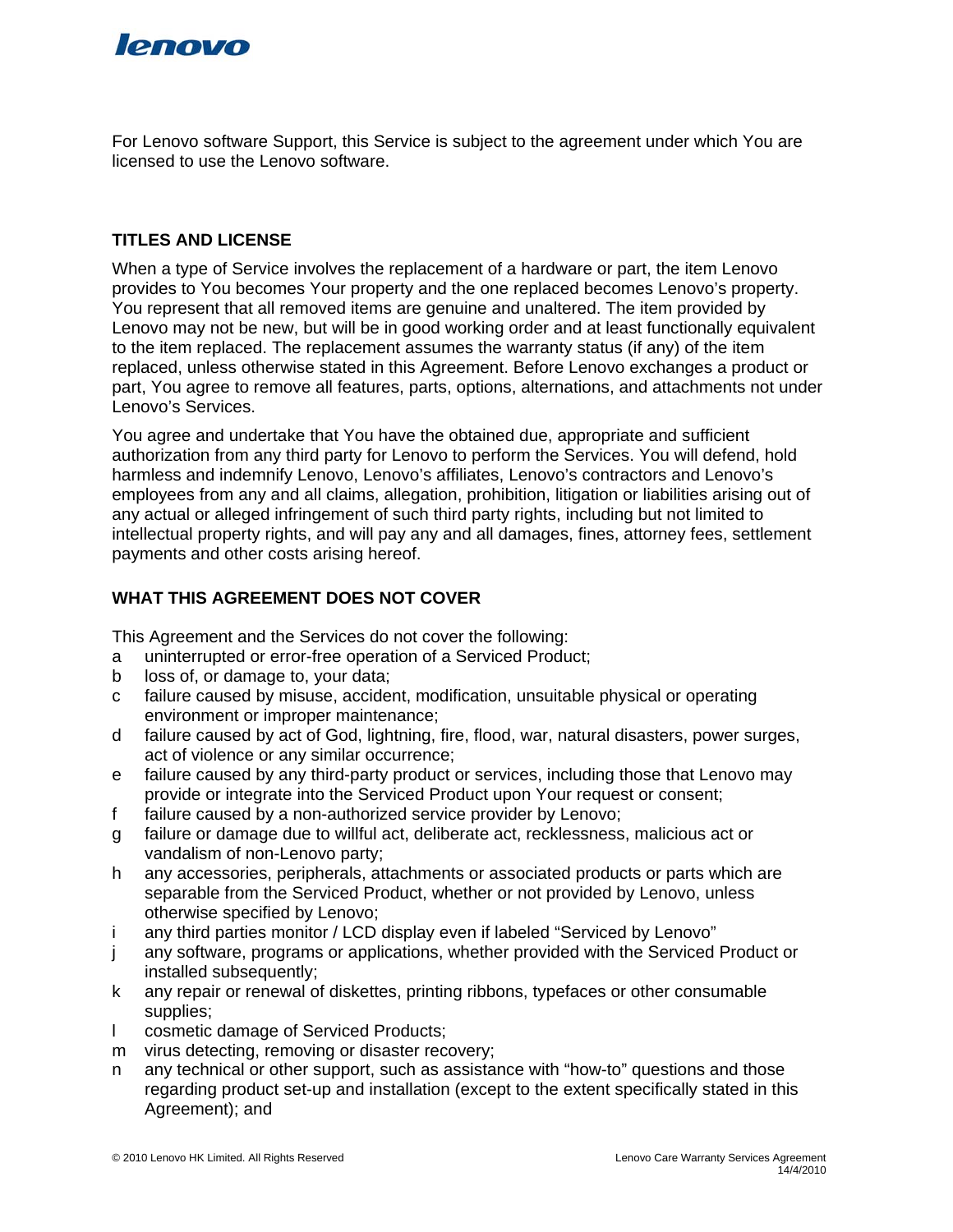# lenovo

o other activities not specifically stated in this Agreement.

This Agreement and each Service is voided by removal or alteration of identification labels on the Serviced Products or its parts.

## **HOW TO OBTAIN SERVICE**

To obtain Service, contact a Service Provider. See http://www.lenovo.com/hk/productregistration for a link to telephone numbers of service providers by country. If You do not register the Serviced Product with Lenovo, You will be required to present proof of purchase as evidence of Your entitlement to the Service.

# **CUSTOMER RESPONSIBILITIES**

Our ability to deliver the Services depends upon Your full and timely cooperation, as well as the accuracy and completeness of any information You provide, which include but is not limited to:

- a You shall retain and provide the proof of entitlement, such as, the invoice or delivery receipt of the Serviced Product (with serial number and machine type of such) and the invoice of the Service.
- b You need to register online (URL: http://www.lenovo.com/hk/thinkplusregistration) for the Service and provide required information within 30 days of purchase.
- c You shall follow Lenovo instruction and procedure about Service schedule.
- d You shall provide Serviced Products, and other required hardware, software, application, system and services, whether or not Lenovo branded, which shall be, in Our reasonable opinion, in working condition and at minimum release levels or configurations. In case any 3rd-Party Items are involved, You shall make the proof of entitlement, license agreement, user manual, drive disk, README file and other materials of such items available to Lenovo technicians.
- e You shall obtain appropriate authorization or permission for You and Lenovo to access and use the Serviced Products, the data on it, and all hardware and software components included in it, for the purpose of providing the Services, at Your own expenses before You request for the Services.
- f You shall ensure that Customer information including, but not limited to, credit card information and passwords is kept confidential and safeguarded. Lenovo will only use the information provided by You, including Your ID and password for the purpose of the Services. You are fully responsible for all activities that occur under Your ID and Password.
- g It is Your responsibility to relocate the product (if any), secure and back-up all programs, data and funds contained in a product. Lenovo, or Lenovo technicians shall not be responsible at any time for data loss, alteration, or corruption of any software, program, data or files.
- h You shall contact Lenovo Service Provider and provide all necessary information and/or material as requested by Lenovo as instructed in the Service Description for Us to arrange resources and schedule an appointment for the Services. You shall cooperate with and follow the instructions given by Lenovo technicians. In case Your selection or instruction is needed for Lenovo to complete the Services, You shall make such selection or instruction in reasonable time frame as determined by Lenovo and be responsible for the result of such.
- i Where Services require on-site performance, You must provide free, safe and sufficient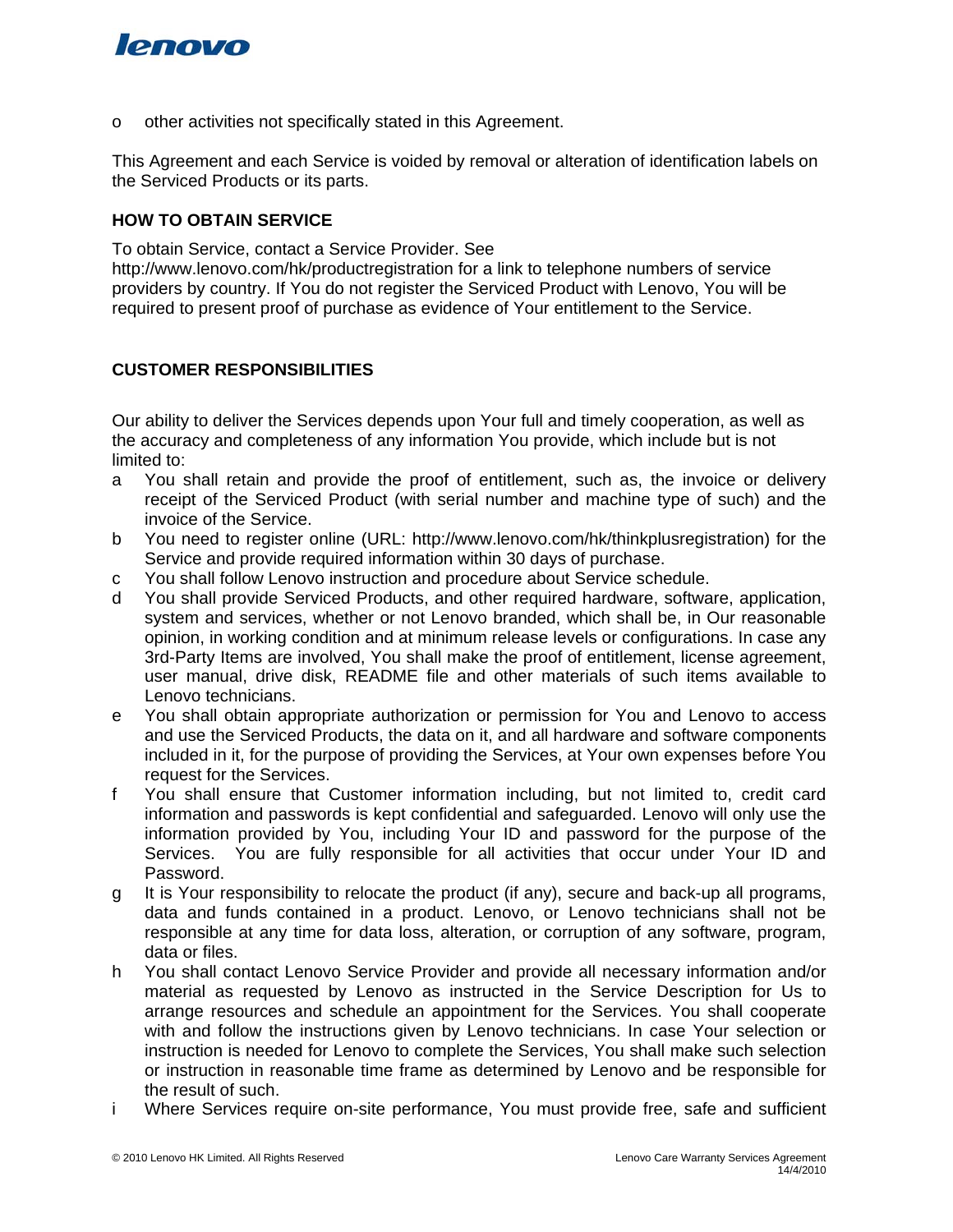

access to Your facilities and the Serviced Product. Sufficient access includes sufficient working space, electricity, and a local telephone line. A monitor or display, a mouse (or pointing device), and keyboard must also be provided (at NO cost to Lenovo), if the system does not already include these items. You are responsible to ensure a person at least 18 years of age is present during the entire time period Services are provided. You shall notify Lenovo if the Service will be performed in an environment that poses a potential health hazard to Lenovo technicians. Lenovo may decline to perform Services in such circumstances and return all charges paid.

j Lenovo has no obligation to provide Services until You have fully paid under this Agreement.

Your failure to fulfill Your responsibilities may result in additional service charges and modified service response times, or the Services being considered completed as decided by Lenovo at Lenovo's discretion.

## **WARRANTY FOR SERVICES**

Lenovo warrants that Lenovo will perform Services using reasonable care and skill. TO THE MAXIMUM EXTENT PERMITTED BY APPLICABLE LAW, THIS WARRANTY IS YOUR EXCLUSIVE WARRANTY AND REPLACES ALL OTHER WARRANTIES OR CONDITIONS, EXPRESS, IMPLIED OR STATUTORY, INCLUDING, BUT NOT LIMITED TO, REPRESENTATIONS, WARRANTIES OR CONDITIONS OF TITLE, NON-INFRINGEMENT, SATISFACTORY CONDITION OR QUALITY, MERCHANTABILITY AND FITNESS FOR A PARTICULAR PURPOSE, WITH RESPECT TO ANY SERVICES, OR OTHER MATERIALS OR INFORMATION PROVIDED BY US. Lenovo does not warrant uninterrupted or error free operation of any deliverable or Service.

#### **CHARGES, PAYMENT, AND TAXES**

Payment must be made to the Lenovo or Lenovo reseller from whom You acquired these Services.

For purchases from Lenovo, except for credit card and debit card transactions, amounts are due upon Your purchase of the Service and shall be paid in full before provision of Services. You agree to pay as specified by Us in the Service Transaction Document, including any late payment fee. You are responsible for any taxes resulting from this Agreement.

If a Service is quoted at an incorrect price due to typographical error or error in pricing information: 1) Lenovo has the right to refuse or cancel any orders placed for the Service quoted at the incorrect price, even if Lenovo has confirmed the receipt of Your order and charged You, either via credit card, debit card or other methods: and 2) if Lenovo has charged Your credit or debit card but subsequently canceled Your order, Lenovo will promptly issue a credit to Your credit or debit card account for the amount charged.

# **LIMITATION OF LIABILITY, EXCLUSIONS**

FOR ANY BREACH OF THIS SERVICE OR THESE TERMS AND CONDITIONS BY LENOVO, CUSTOMER'S REMEDY AND LENOVO'S LIABILITY WILL BE LIMITED TO A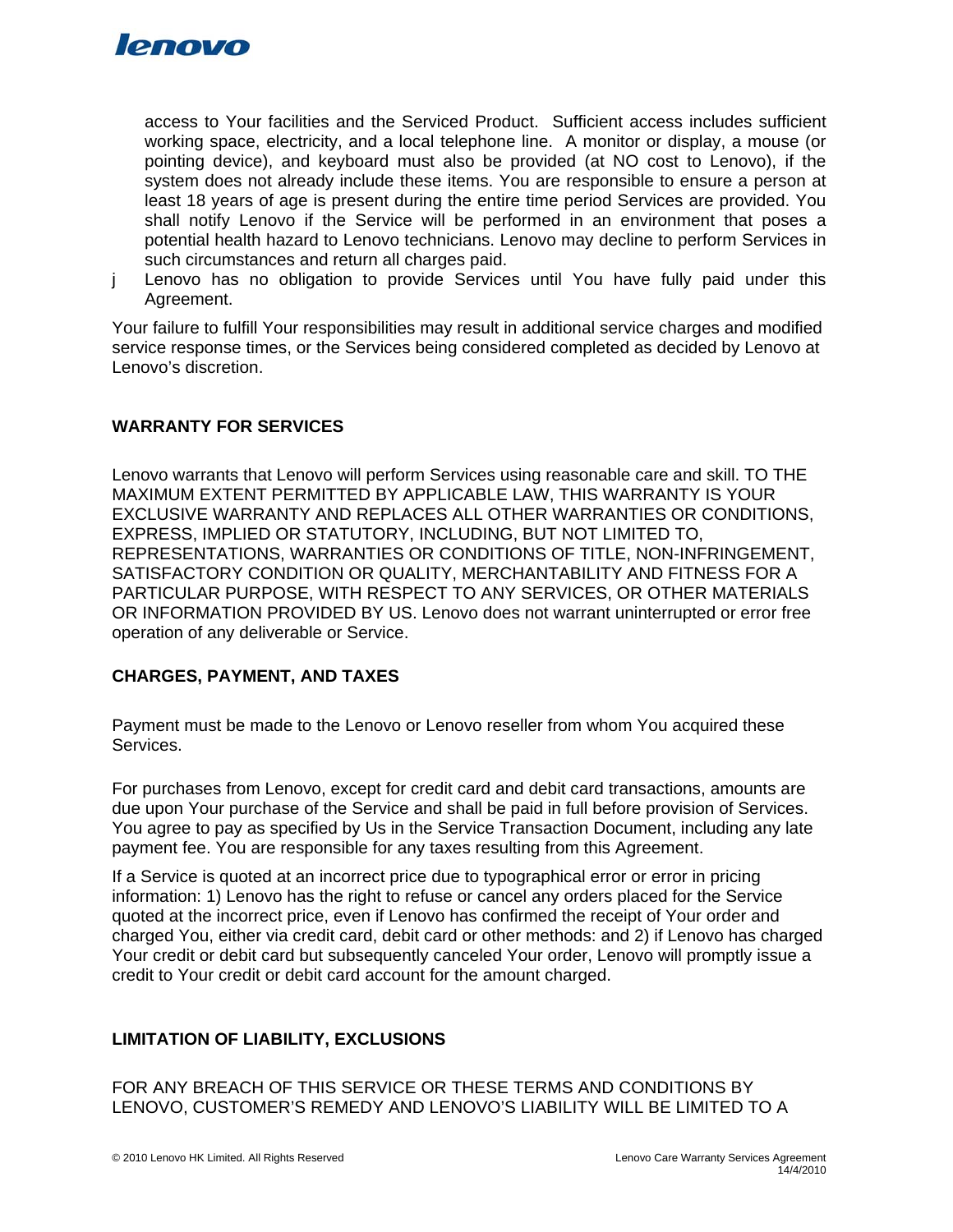

REFUND OF THE SERVICE CHARGE PAID FOR THE SERVICE. TO THE EXTENT LENOVO IS HELD LEGALY LIABLE TO CUSTOMER AND TO THE MAXIMUM EXTENT PERMITTED BY LAW, LENOVO'S LIABILITY IS LIMITED TO DAMAGES FOR BODILY INJURY AND DAMAGES TO TANGIBLE PERSONAL PROPERTY, AND FOR OTHER ACTUAL AND DIRECT DAMAGES, UP TO THE SERVICE CHARGE PAID BY YOU FOR THE SERVICE AT ISSUE, REGARDLESS OF THE BASIS ON WHICH YOU ARE ENTITLED TO CLAIM DAMAGES FROM LENOVO (INCLUDING FUNDAMENTAL BREACH, NEGLIGENCE, MISREPRESENTATION, OR OTHER CONTRACT OR TORT CLAIM). This limit also applies to any of Lenovo's subcontractors, suppliers and program developers. It is the maximum for which Lenovo and its subcontractors, suppliers and program developers are collectively responsible.

UNDER NO CIRCUMSTANCES IS LENOVO, ITS SUBCONTRACTORS, SUPPLIERS, PROGRAM DEVELOPERS OR YOUR LENOVO RESELLERS LIABLE FOR ANY OF THE FOLLOWING 1) THIRD-PARTY CLAIMS AGAINST YOU FOR DAMAGES; 2) LOSS OF, OR DAMAGE TO,YOUR RECORDS OR DATA; OR 3) SPECIAL, INCIDENTAL, INDIRECT OR CONSEQUENTIAL DAMAGES (INCLUDING BUT NOT LIMITED TO LOST PROFITS OR SAVINGS, BUSINESS INTERUPTION OR DOWNTIME, BUSINESS OPPORTUNITY LOSS, OR LOSS OF GOODWILL), EVEN IF INFORMED OF THEIR POSSIBILITY.

#### **GENERAL**

A copy of Your invoice is Your proof of entitlement to Service

Lenovo will provide You or Your authorized user with a part number and an authorization number which will entitle You to avail the Lenovo Care services purchased by you. You are responsible for the security of Your authorization number and keeping the invoices of Service and Serviced Product.

Each of us grants the other only the licenses and rights specified in this Agreement. No other licenses or rights (including licenses or rights under patents) are granted. Neither of us grants the other the right to use its trademarks, trade names, or other designations in any promotion or publication without prior written consent.

Neither of us will bring a legal action arising out of or related to this Agreement more than two years after the cause of action arose unless otherwise provided by applicable law without the possibility of contractual waiver or limitation.

Each of us is free to enter into similar agreements with others.

Neither of us is responsible for failure to fulfill any obligations due to causes beyond its control.

You agree to acquire Service only for Your own use, and not for reselling, leasing, trading, or loaning to others, and agree that any attempt to do so is void.

All information exchanged is non-confidential. If either of us requires the exchange of confidential information, it will be made under a separate confidentiality agreement.

Each of us will provide the other with notice and allow the other reasonable opportunity to comply before it claims that the other has not met its obligations.

Each of us may communicate with the other by electronic means and such communication is acceptable as a signed writing to the extent permissible under applicable law. An identification